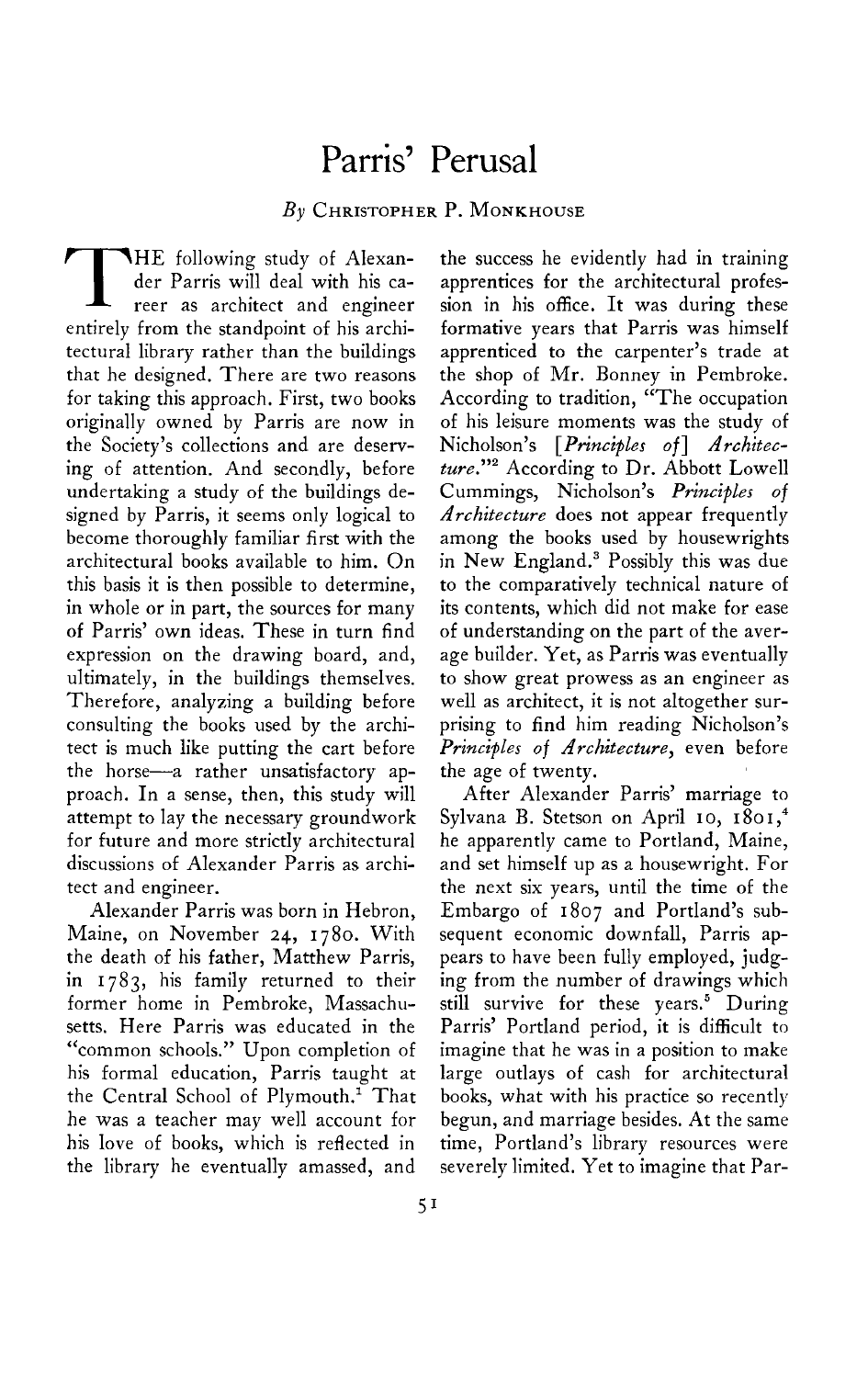**ris did not have access to architectural books while practicing in Portland would be wrong. Another housewright, John Kimball ( I 75 8-1830)) had already been working in Portland for a decade previous to Parris' arrival. It is known that Kimball had a surprisingly good collection of English architectural design books. And as Parris and Kimball are thought to have worked together on many of the same buildings, it is not too difficult to assume that Parris had ready access to Kimball's library.' Just the same, it must be mentioned that Parris was well traveled for his time, and thus not entirely dependent upon published sources for new ideas. As his Portland drawings readily suggest, he was particularly aware of the work of Charles Bulfinch in Boston. And as much of this work had yet to be disseminated through architectural or other publications, Alexander Parr-is must have known Bulfinch's work from firsthand experience. For example, the motif of pierced interlacing circles which Bulfinch introduced to replace the balusters in roof parapets on houses at the front of Park Street, Boston, in I 804, was, as noted by Fiske Kimball, brought to Portland in the following year by Alexander Parris in his designs for the Hunnewell House. Asher Benjamin first published a detail of this**  motif in his *American Builder's Com***panion of 1806.'** 

**The first indication that Parris had transferred his practice from Portland to Boston is found in a book which recently entered the Society's library, The History of Whitby and of Whitby Abbey, written by Lionel Charlton, and published in York in 1779. This book bears the bookplate of the Architectural Library of Boston.' Another recent addi-** **tion to the Society's library is The Cata-Logue of the Architectural Library of Boston, which was published by T. Kennard in Boston in 1809. The History of Whitby and of Whitby Abbey is "No. 40" in The Catalogue.' Therefore, this book must have been in the Architectural Library by 1809. What makes these two items of interest to this study is the fact that written in pencil in the upper righthand corner of the title page of The History of Whitby and of Whitby Abbey are the words "Parris donation." It is therefore logical to conclude that Parris was in Boston by I 809, and was probably also a member of the Architectural Library, as was his friend and associate,**  Solomon Willard (1783-1861).<sup>10</sup> Un**fortunately, at present, little more can be learned about the Architectural Library**  of Boston and its membership.<sup>11</sup> In con**sidering Alexander Parris' donation to the Library, that is The History of Whitby and of Whitby Abbey, the book can be dismissed as having little pertinence to architecture. That Parris should have owned this book certainly suggests that his interests were wide ranging, and not just confined to architecture and engineering.** 

**Another book which would not normally have been found in an American architect's library is Essays of the London Architectural Society. The volume that Parr-is owned includes Essays for both 1808 and 1810, which had subsequently been bound together. Parris' reason for including this series of essays in his library may well derive from the fact that several of the essays are concerned with topics on engineering, such as "On Bridge Building" by James Savage. Four useful plates on bridge construction are included with the essay.**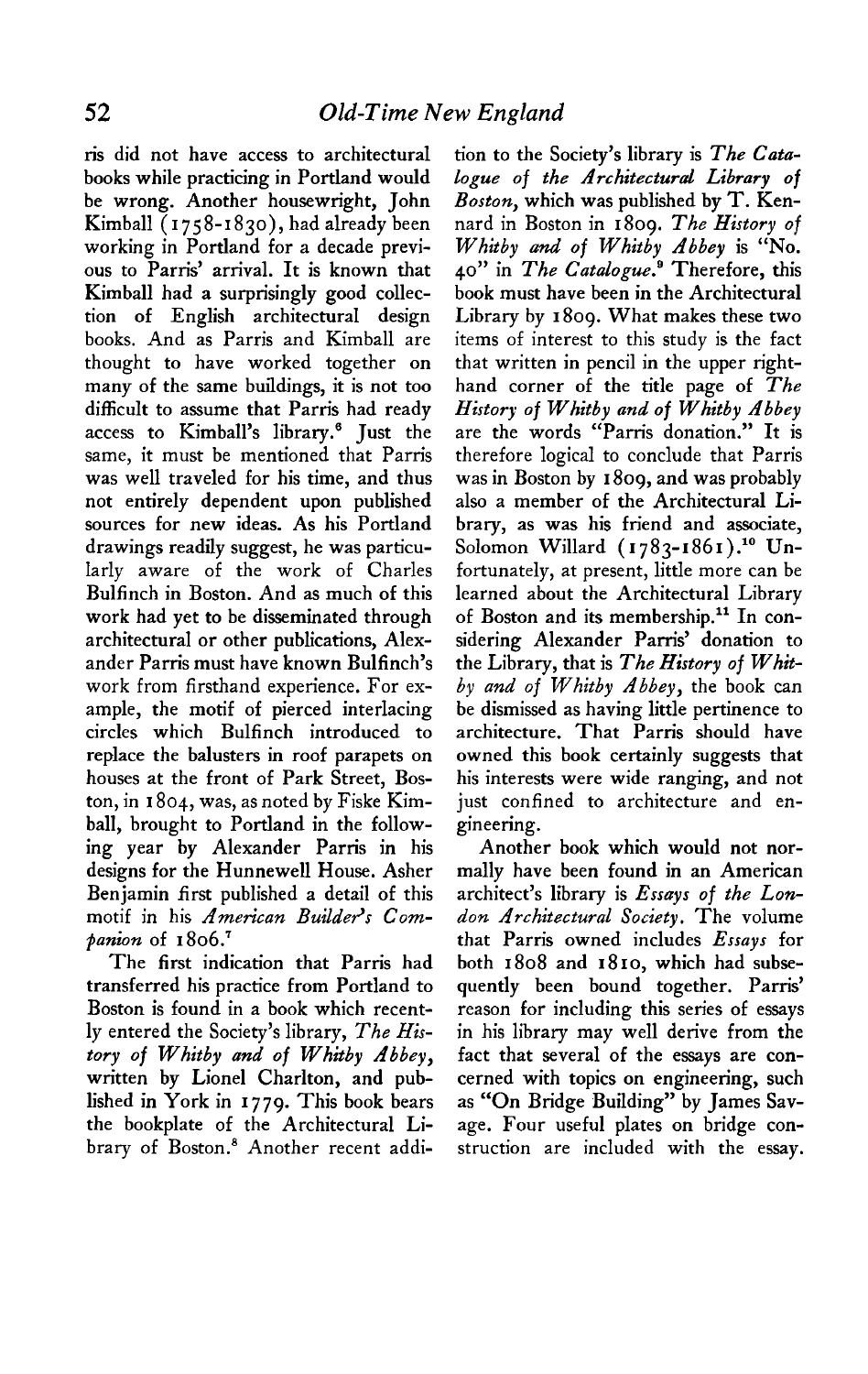

**FIG. I. ALEXANDER PARRIS, CRAYON PORI'RAIT ' BY W. E. CHICKERING OF BOSTON**  Photo courtesy of the Bostonian Society.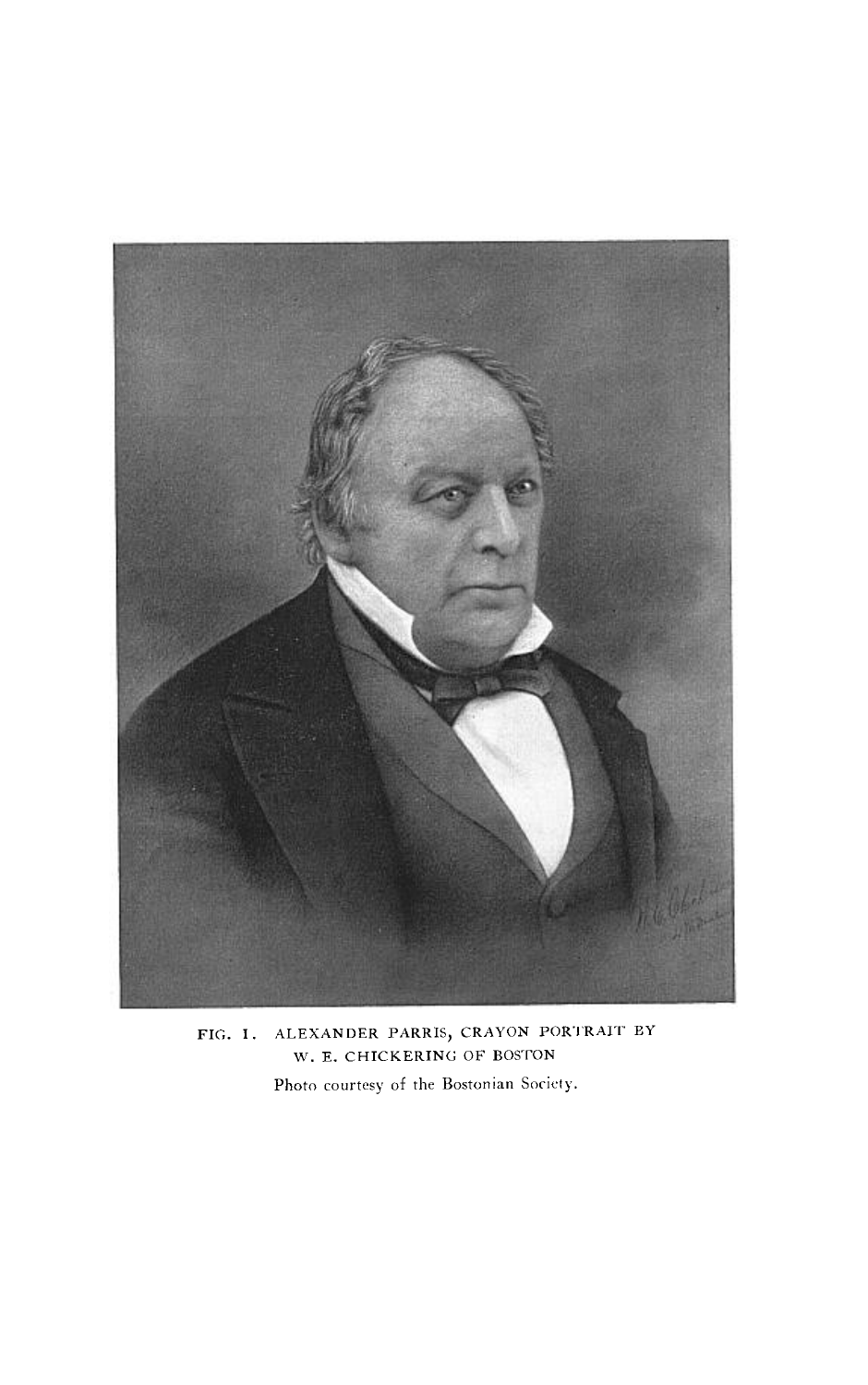**This book is now in the Society's library, and it is a particularly fine copy to have in that on the inside front cover is pasted Parris' own bookplate, along with that of Luther Briggs, Jr., about which more will be said later (Fig. 2).** 

**Of all the books that have been located formerly belonging to Parris, probably the most extraordinary is a 1717 edition of Ovid's Metamorphoses.12 Such a book could hardly be considered required reading for a ninteenth-century architect or engineer, particularly in an edition of such antiquity. Its antiquity is further enhanced by an inscription of the presumed original owner in the upper right-hand corner of the title page, "R. Walpole." This may well be the signature of one of Horace Walpole's first cousins.13 In trying to explain why Alexander Parris**  had this particular copy of Ovid's Meta**morphoses, one possible interpretation is that he was a collector of rare books, and especially those having associational value, altogether an extraordinary if not far-fetched conclusion in light of today's image of the provincial American architect. But, before going any further with this particular interpretation, it is necessary to consider other supporting evidence.** 

**The series of Parris drawings, which is now in the collections of the American Antiquarian Society, Worcester, is a key document in any study of Alexander Parris. Together with these drawings are bound two separate manuscript pages, presumably written in Parris' own hand.14 One of these pages reveals his interest in architecture from an art-historical point of view, which in turn lends further credence to a many-faceted image for Parris. Under the heading "Names of Celebrated Architects," Parris listed the** 

**following names much as a student of art history does today in an attempt to commit them to memory:** 

| <b>Bramante</b>                                         |      |
|---------------------------------------------------------|------|
| Sangallo                                                |      |
| Michel Angelo Banaroti                                  |      |
| Carlo Maderno                                           |      |
| Cavalier Bernini                                        | 1598 |
| Borromini                                               | 1599 |
| Pericles an Athen Genl                                  |      |
|                                                         |      |
| Phidias - - Sculptor BC400<br>Polygnatus & Myro Paintrs |      |
| Ctesifonte                                              |      |
| Dinocrates                                              |      |

**The more significant of the two pages, particularly within the context of this article, is headed "A List of Books I wish to Peruse," under which the following books are listed:** 

| Brittons Architectural Antiquites                             |
|---------------------------------------------------------------|
| Modern Finishing for Rooms                                    |
| by W. F. Pocock                                               |
| The Bricklayers Guid by T. W. Dearn                           |
| Ware on <i>Arches</i> and there abutments                     |
| Rafaels ornaments of the Vatican & Parts                      |
| Chambers (Sir William) Treatis on Civil<br>Architecture 3Edt- |
| Ancient and Modern Architectural Dic-                         |
| tionary by P Nicholson                                        |

**In this list of titles the familiar mingle with the less familiar, the commonplace with the exotic, much as they must have in Parris' own mind, and out of which he would make his own syntheses.** 

**In discussing the books themselves, Sir William Chamber's third edition of his Treatise on Civil Architecture ( I 79 I ) l6 and Peter Nicholson's Architectural Dictionary (1812-1819) can both be included in the "familiar" and "commonplace" categories owing to the more practical nature of their contents, as well as the large number of copies known to have been used in this country." As an aside, it should be mentioned that Parris eventually purchased Nicholson's Die-**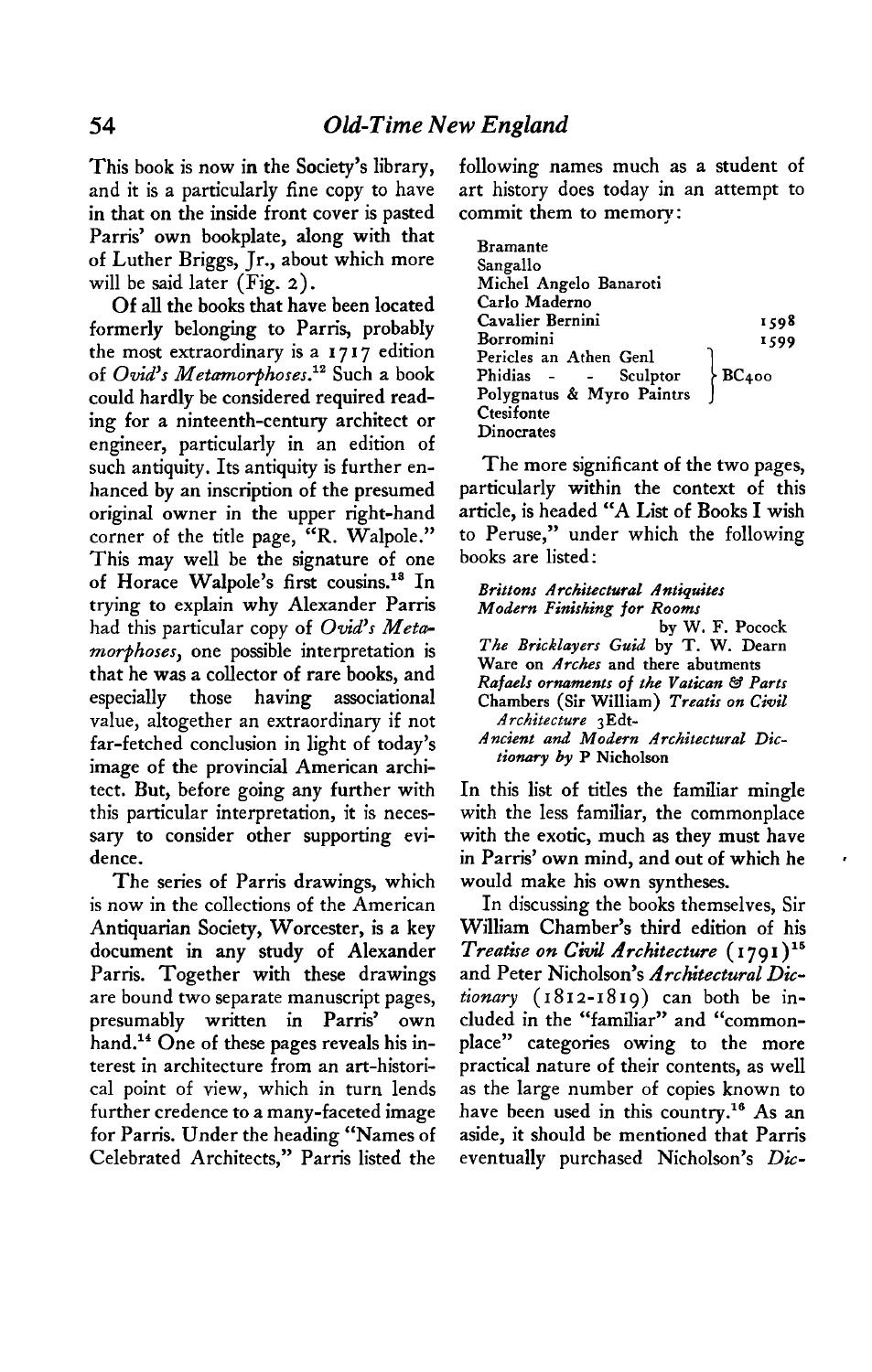**tionury for his own library, and it is now in the collections of the Boston Athenaeum. Unlike other books belonging to**  Parris, its ownership is indicated by a **stencil of his name rather than a bookplate. Though less frequently found in**  libraries of other American architects,<sup>17</sup> **Thomas D. W. Dearn's The Bricklayers ' Guide ( 1809) and Samuel Ware's Arches, which in all likelihood refers to his Treatise of the Property of Arches (I 809), at least by their titles suggest inclusion in the "commonplace" category because of the practical concern with construction techniques. On**  the other hand, *Brittons Architectural* Antiquities,<sup>18</sup> William F. Pocock's Mod**ern Finishings for Rooms ( I 8 I I ) , with its several plates for English Regency interiors, and Rafaels ' Ornaments of the Vatican and Part? fall within the "exotic" and "less familiar" categories because of their apparent emphasis upon decoration, which is often remote in time, as well as in space. And, to the best of the author's knowledge, with the exception of Pocock's Modern Finishings for Rooms, the other two titles have not appeared among books used by American archi**tects.<sup>20</sup> Quite possibly, then, the inclusion **of these last two titles on Parris' reading list is further indication that he was unwilling to remain content with the usual prescribed books in his search for new ideas.** 

**Before this survey of books associated with Alexander Parris can be concluded, one more title must be mentioned. On October 22, 1828, the Boston Athe**næum bought from Parris his copy of **The Philosophy of Domestic Economy as Exemplified in the Mode of Warming, Ventilating, Washing, Drying, and Cooking, and in Various Arrangements** 

**Contributing to the Comfort and Convenience of Domestic Life, Adopted in the Derbyshire General Infirmary, and More Recendy, on a Greatly Extended Scale in Several Other Public Buildings, Newly Erected in This Country ( I 8 I 9) .21 The author was Charles Sylvester, an engineer of Nottingham. The large amount of information on hot-air stoves, water closets, laundries, and the like, complete with diagrams and floor plans, must have recommended it to Par**ris, who was designing the Naval Hospi**tal at Chelsea during the 1820's and thus required the latest information on such technical matters. By way of interest, it should be added that partly on the basis of this book Solomon Willard was able to make his own innovations in hotair heating.22 And as Solomon Willard was previously an "inmate" of the Part-is household,2s and worked with Parris during the 1820's on many of the same projects, such as Saint Paul's Church, Boston, Parris' copy of Sylvester may well be the very one Willard used. This historically significant book, both for a study of Parris and Willard, is still in the collections of the Boston Athenaeum.** 

**Having discussed the books that are known to have been available to Alex**ander Parris, the fear now arises that **possibly undue stress has been put upon them in relation to Parris' over-all career. Fortunately, in the case of Parris, contemporary evidence has survived which seems to validate this emphasis upon books. In a letter of recommendation written to General William G. Mc-Neill by General H. A. S. Dearborn on Alexander Parris' behalf on November 30, 1844, General Dearborn felt that**  Parris was more than qualified to assist **in the construction of the Dry Dock at**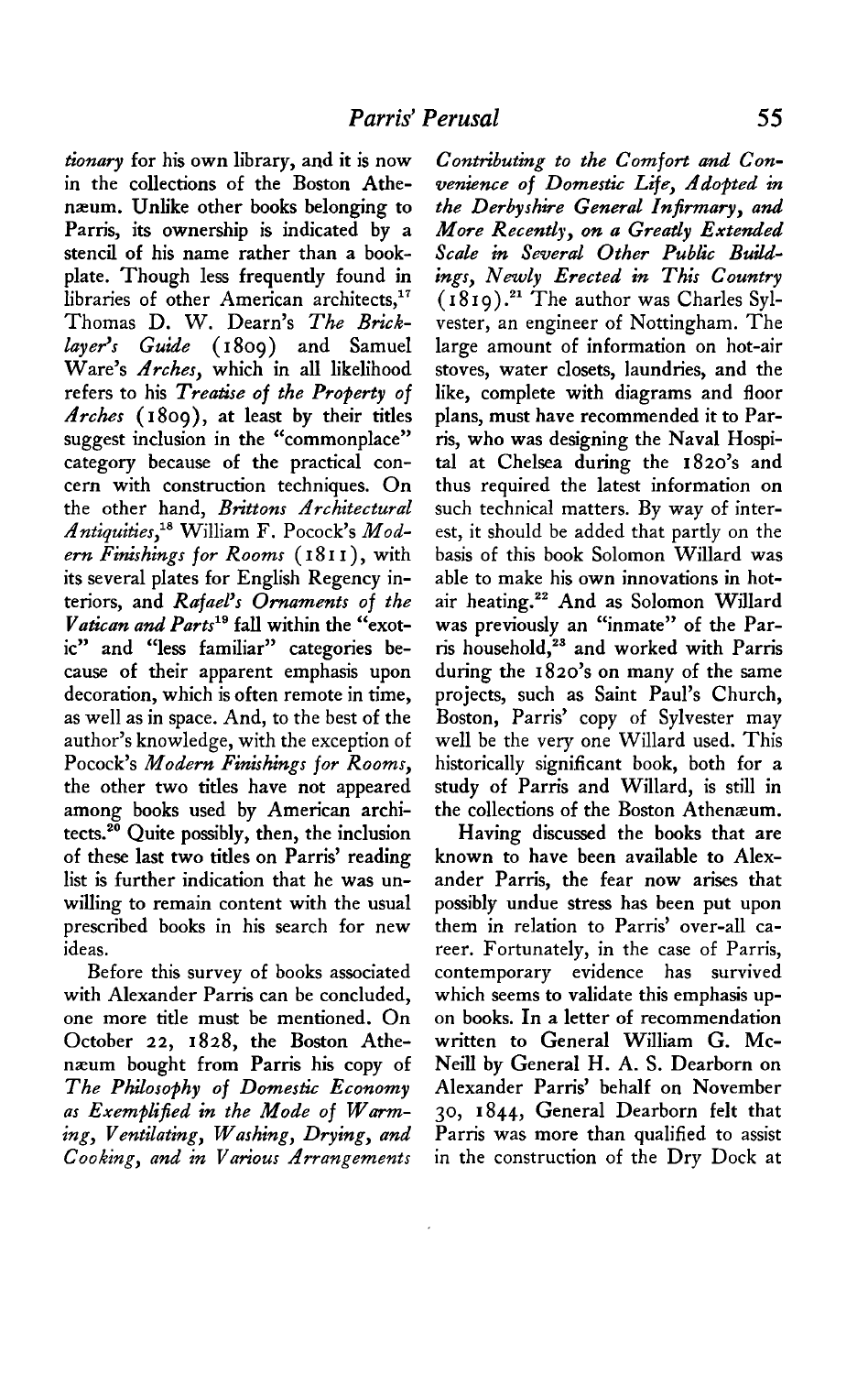(Marinder Parris)<br>(Architect)<br>(Bosron) LUTHER BRIGGS, JR. Architect and Engineer, PEMBROKE, Mass.

**FIG. 2. INSIDE COVER OF ESSAYS OF THE LONDON ARCHITECTURAL SOCIETY ( 1808 AND I8 IO) WITH BOOKPLATES OF ALEXANDER PARRI; AND LUTHER BRIGGS, JR.**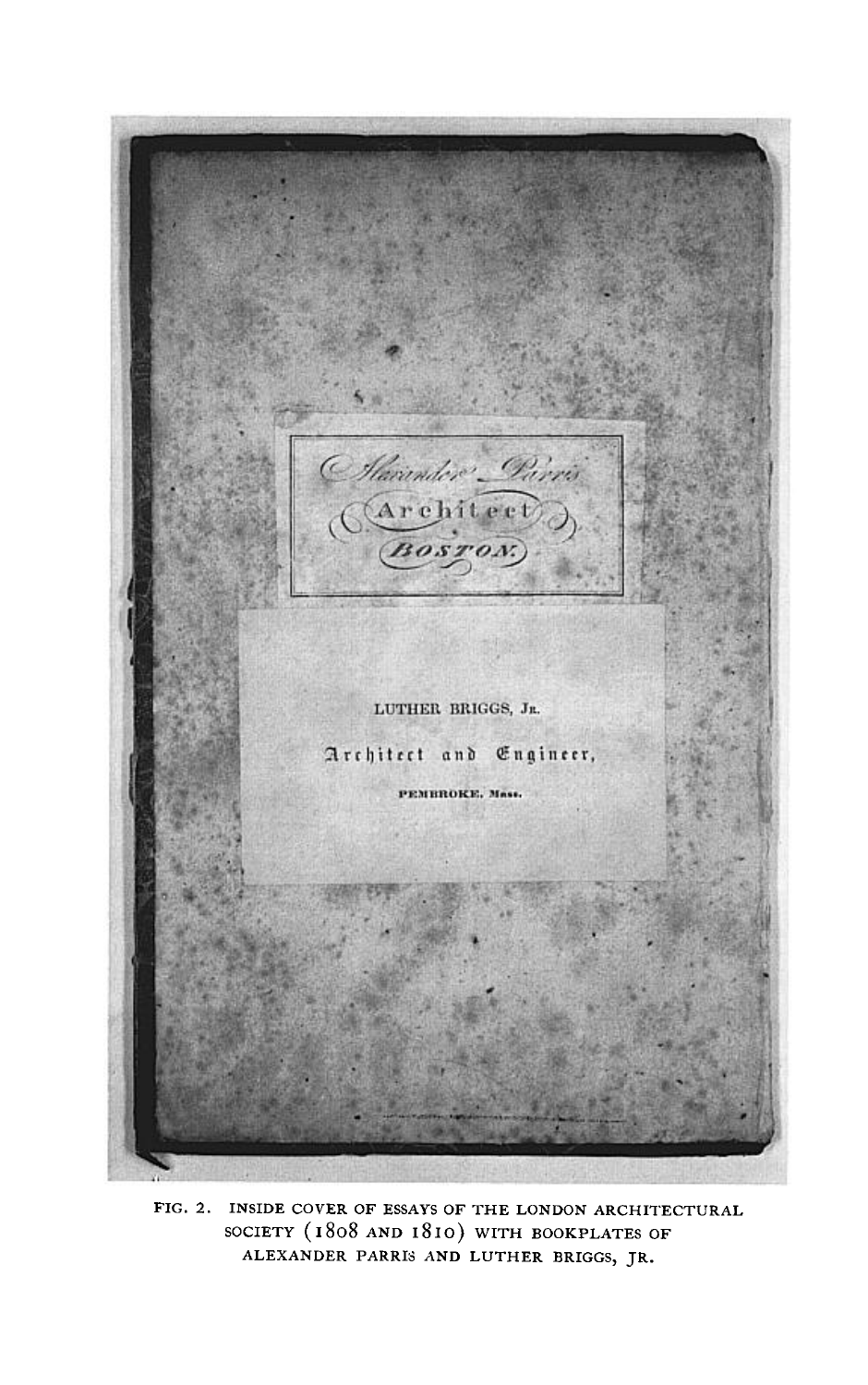**Brooklyn. Some of the reasons he gave are as follows:** 

**. . . I do not know a man who has so much experience in the science and art of erecting all kinds of structures in wood, stone, and brick, as Mr. Parris. He has an excellent Architectural Library-is an accurate draftsman, and executes drawings in a beautiful and correct manner, for the guidance of mechanics, in all**  the branches of his profession.<sup>24</sup>

Clearly, General Dearborn felt Parris' **ability to carry out a commission successfully was secured as much by his owning a fine architectural library as having good draftmanship-high praise for the role of books in an architect's career. But only Parris could fully appreciate the value of his library as a stimulus and aid to his work. That he did is seen in his last will and testament, written on May 21,**  1852.<sup>25</sup> Aside from monetary bequests, **the only other specific bequests made concerned his library and drafting tools.** 

**Third. I give and bequeath unto my wife's Nephew, Luther Briggs, Jr., the sum of two hundred and fifty dollars, and all the Books in my Library, that shall have his name written therein, in my hand writing.** 

**Sixth. I give and bequeath unto the said Ben**jamin F. Chandler, Esq. [husband of the niece of Parris's wife], a complete set of Ree's En**cyclopedia, all my surveying and drawing instruments, and such other Books in my library, as shall have his name written therein, in my hand writing.** 

**Through these two bequests Parris demonstrated concern for his books, and their disposition after his death. Previous to the writing of his will, he had taken the precaution of writing the name of the person in the book for whom it was intended. By so doing, he assured himself that his books would have rightful heirs. In the case of Luther Briggs, Jr., who was a draftsman in Parris' office, and a relative besides, he knew full well that his books would find continued use. Thus,**  upon Parris' death,<sup>26</sup> Essays of the Lon**dart Architectural Society, along with other books, entered Luther Brigg's library, which in turn accounts for the bookplates of both Parris and Briggs appearing one above the other on its inside front cover (Fig. 2).** 

**With the multitude of new building materials and methods that were patented during the second half of the nineteenth century, not to mention the march of styles, "isms" in search of the bizarre and the novel, Parris' library was soon outdated. Probably Luther Briggs was only able to look forward to a decade of use, at most, for many of the books he inherited from Parris. All the same, in the light of this present study, hopefully Parris' books will again be used, now by the architectural historian in his attempt to evaluate Alexander Parris as architect and engineer.** 

## **NOTES**

alogy, 1635-1958, a typed copy of which is in **the library of the New England Historic Genealogical Society, Boston, Massachusetts.** 

**\*Justin Windsor, The Memorial History of Boston, IV (Boston, 1883), 478.** 

ments are based upon an index of architec-

**1 James Wendell Parris, The Parris Gene- tural books with American ownership kept by** 

**4 James Wendell Parris, op. cit.** 

**s Collections of architectural drawings, largely from the period Parris was practicing**  in Portland, are now preserved at the Ameri-**3 This and following quantitative judg- can Antiquarian Society, Worcester, and the**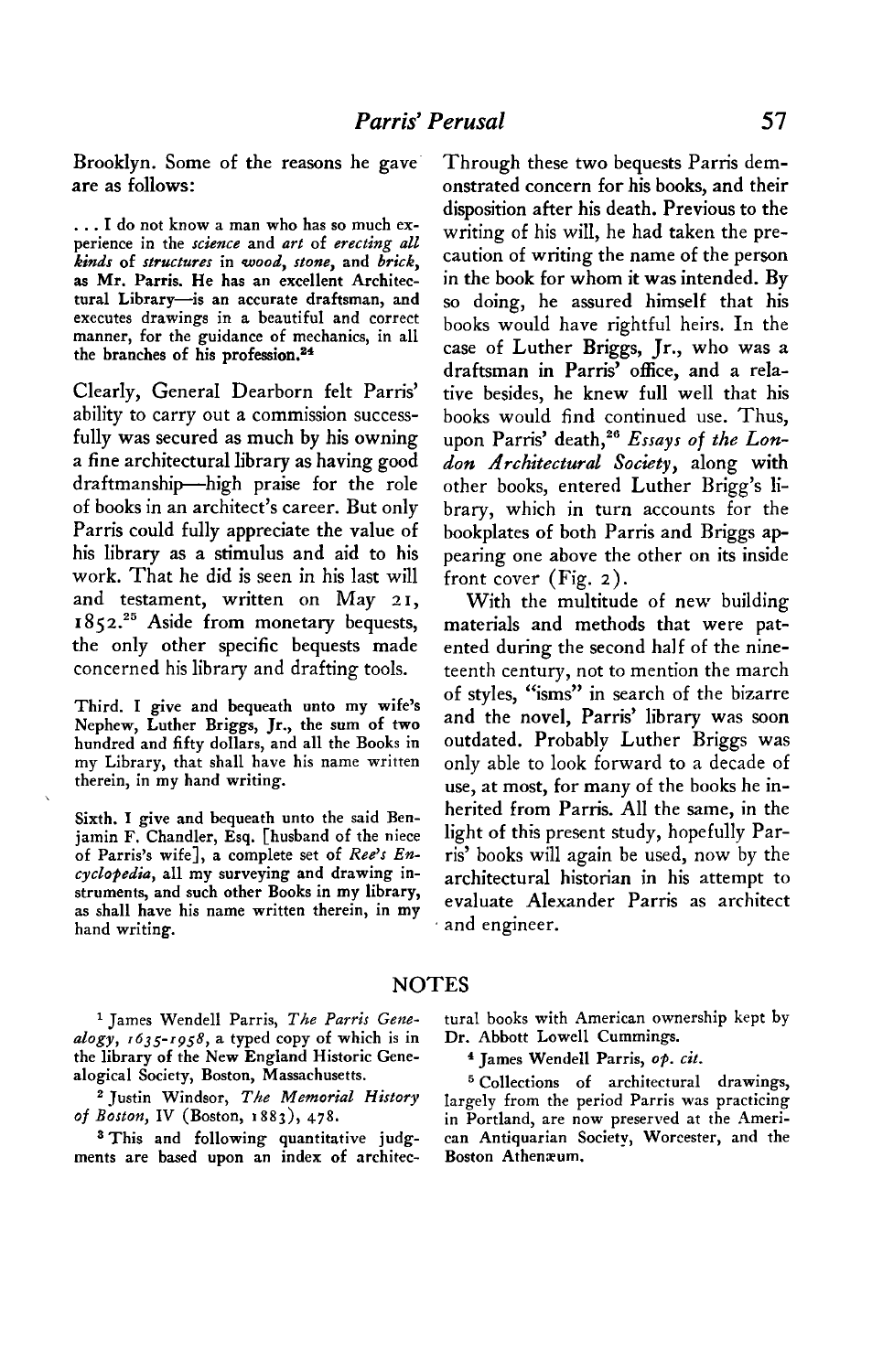**6 Information from a series of newspaper articles written by William Goold and published in The Portland Transcript in 1892. The series was entitled "Old Houses and Their Builders."** 

**' Fiske Kimball, Domestic Architecture of**  the American Colonies and of the Early Re**public (New York, x922), pp. 233-234.** 

**\* The Architectural Library of Boston was instituted on November 15, 1809, and was to be known as "The Social Architectural Library**  of Boston" (The Constitution of the Proprie**tors of the Architectural Library of Boston, Article II, Section 2, as printed in The Cata**logue). The Architectural Library was ap**parently dissolved in I 850, at which time The**  History of Whitby and of Whitby Abbey and **other books were presented to the Massachusetts Charitable Mechanic Association Library. More recently the Boston Architectural Club also acquired books formerly in the Architectural Library. These books are now in the library of the Boston Architectural Center, successor to the Boston Architectural Club.** 

**g For interest's sake The History of Whitby and of Whitby Abbey was valued in The Catalogue at \$2.00, the price of the book being established by the Government of the Library for the purpose of ascertaining at any time the value of the Library (The Constitution of the Proprietors of the Architectural Library of Boston, Article VII, Section 5, as**  printed in The Catalogue).

**lo William W. Wheildon, Memoir of Solomon Willard (Boston, 1865), p. 103.** 

<sup>11</sup> The Architectural Library was one of a **number of associations in Boston in which an architect such as Parris not only could be assured of like-minded company, but also the most recent architectural and scientific books and periodicals through the libraries they maintained. Other associations were the Associated Housewright's Society, the Athenaeum, the Scientific Library, and the Boston Mechanics' Institution (William W. Wheildon, op. cit., p. 105). The Boston Mechanics' Institution was originated in I 826, incorporated in 2827, and had Solomon Willard for one of its Vice-Presidents, and Alexander Parris on its Board of Directors. In January, 1840, the Institution was dissolved, and its library was transferred to the Massachusetts Charitable Mechanic Association, thus meeting much the**  **same fate as the Architectural Library of Boston (William W. Wheildon, op. cit., pp. 54- 57).** 

**I2 On the inside front cover of this book is pasted Parris' bookplate, which is similar to the one found in the Society's copy of Essays**  of the London Architectural Society (see Fig. **2). The author would like to acknowledge his indebtedness to Mr. David McKibben, Art Librarian at the Boston Athenaeum. Had it not**  been for Mr. McKibben, Ovid's Metamorphoses **and other books formerly belonging to Alexander Parris, and now in the Boston Athemeurn's collections, would not have come to the author's attention.** 

<sup>18</sup> Suggested by Wilmarth Lewis in conver**sation with the author.** 

**I4 It is difficult to establish a date for the two manuscript pages. As noted, they are bound with architectural drawings, the latest of which is dated 1812. On the front cover of the volume thus formed is pasted Parris' bookplate. This is a variant to the bookplate already described in that the word "engineer" is inserted along with "architect." According to the Boston Directories, Parris did not describe himself as both "architect and engineer" until I 822, which may suggest a similar date for this particular bookplate. Still, there is no way of telling how long Parris used this bookplate, or when he actually put it on the cover of the book in question. A further means of dating these pages more clearly is through an examination of the titles of the books listed on one of these pages. All appear to date from I 81 I or before, with the exception of Nicholson's Dictionary, which was in the process of publication from 1812-1819. With the dates of 1819 and 1822 in mind, it can be conjectured that the pages date somewhere between the end of the second decade and the beginning of the third decade of the nineteenth century.** 

**I6 The date of publication for this book and those that follow, as well as complete titles in certain instances, are taken from H. M. Colvin's A Biographical Dictionary of the English Architects, 1660-1840, Cambridge, 1954.** 

<sup>16</sup> Cummings' index.

<sup>17</sup> Cummings' index.

**'s The exact title and date of publication are uncertain.** 

**I9 The exact title and date of publication are uncertain.**